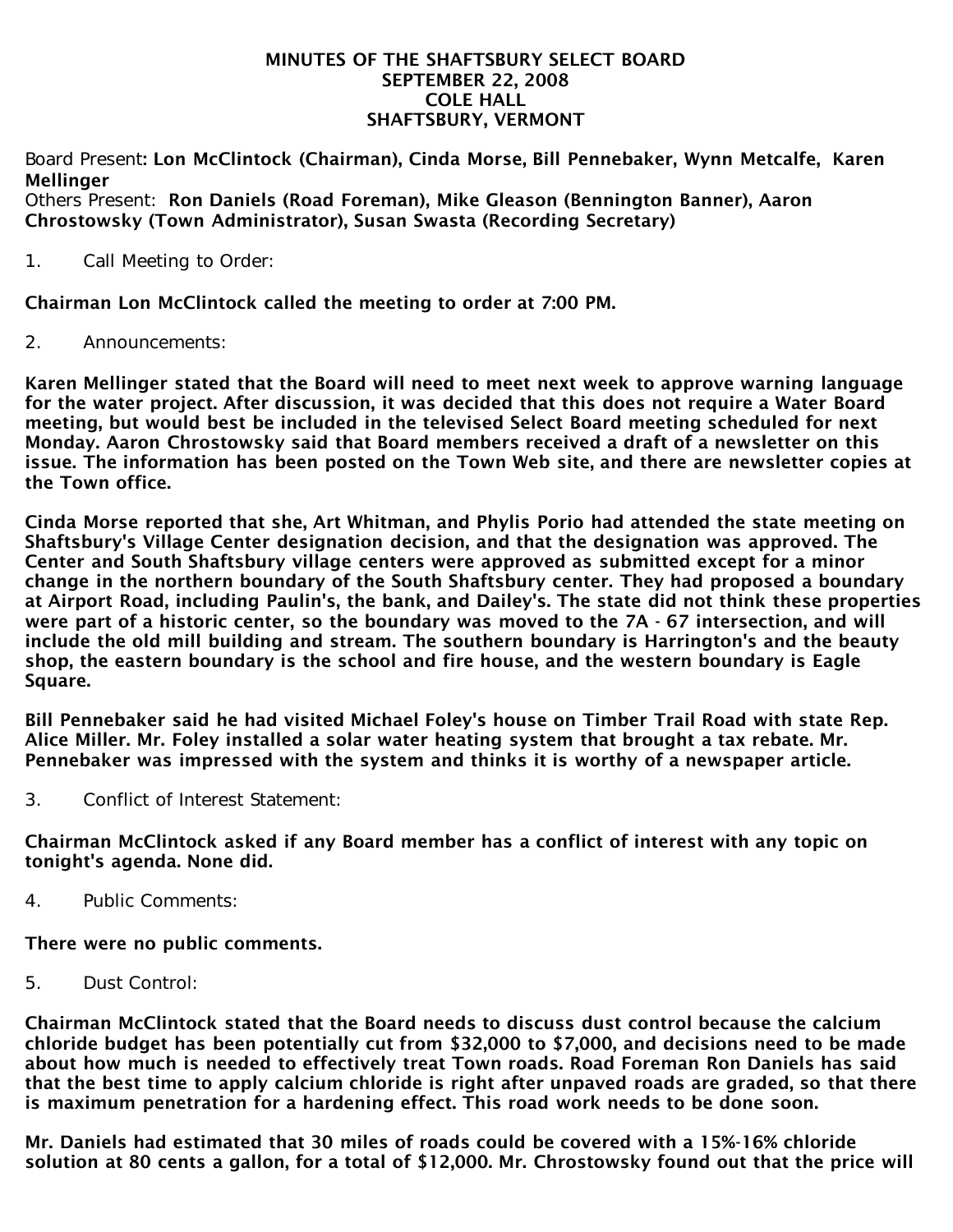be 88 cents per gallon, which would cover 27 miles of road. Mr. Chrostowsky spoke with Steve Jerome, of the Vermont Local Roads program, who urged a 30% application because a lower rate is less stabilizing and will be washed out by rain. He said they might get away with a lower solution in the fall, when there is less rain.

Mr. Chrostowsky noted that some towns have vendors come in to apply chloride. Mr. Daniels stated that you need to have roads ready in advance for a vendor, so it makes more sense for the Town to do its own spraying. Ms. Morse asked how many miles of high-use unpaved roads there are, and Mr. Daniels said that he does not know, and that Mr. Chrostowsky was going to calculate this. Ms. Morse said they need to know in order to assess the need. She noted that the chloride budget has been cut to \$7,000, but Chairman McClintock pointed out that they haven't made a final decision on that yet.

Ms. Morse asked if they should decide this next week, when the budget discussion is finished. Mr. Daniels replied that it will be too late if they don't decide soon because roads must be scraped while weather permits. It was decided to approve use of \$7,000 for chloride treatment right away. This should cover 14 miles. The Board will look at the budget to decide where another \$5,000 for chloride might come from. Mr. Chrostowsky and Mr. Daniels will come up with mileage of high-use roads that so they will know exactly how much is needed.

Mr. Pennebaker noted that there will be budget savings on tub grinding of brush, because Buzz Surwilo of the Agency of Natural resources approved pushing more brush into the pit at the landfill. Mr. Surwilo was also pleased with methane remediation progress.

Ms. Morse relayed thanks from Joyce Cooper to Mr. Daniels for the road crew's work on West Mountain Road. She asked him about a drainage problem at the Bloomquist property on Cold Spring Road. He will take a look. Wynn Metcalfe asked if there are any plans to widen the east end of Myers Road on the hill before winter. Mr. Daniels replied that this is scheduled for next year. Ms. Mellinger asked about a Shaftsbury Hollow intersection, and Chairman McClintock replied that they are getting a recommendation for best practice on an intersection.

6. Review and Approve Warrants:

The following warrants were presented for approval:

#### General Warrant AP#11: \$ 67,926.28 (transfer station management fee, grader repair, grave, health insurance, mobile radios, fuel oil, sheriff, diesel fuel)

Ms. Morse made motion to pay AP Warrant #11. Ms. Mellinger seconded. Motion carried 5-0-0.

# Payroll Warrant PR#12: \$ 7,116.82

Ms. Morse made motion to pay PR Warrant #12. Ms. Mellinger seconded. Motion carried 5-0-0.

7. Other Business:

### Chairman McClintock stated that they need a Board of Abatement meeting at 6:30 on Wednesday, September 24. Ms. Morse said she cannot attend then.

Ms. Morse noted that Bennington Town Manager Stu Hurd has been named Vermont League of Cities and Municipal Person of the Year. She thinks it would be nice to send a letter from the Board. All agreed, and Chairman McClintock said that he and Mr. Chrostowsky will get a letter out Tuesday or Wednesday.

8. Review and Approve Meeting Minutes: